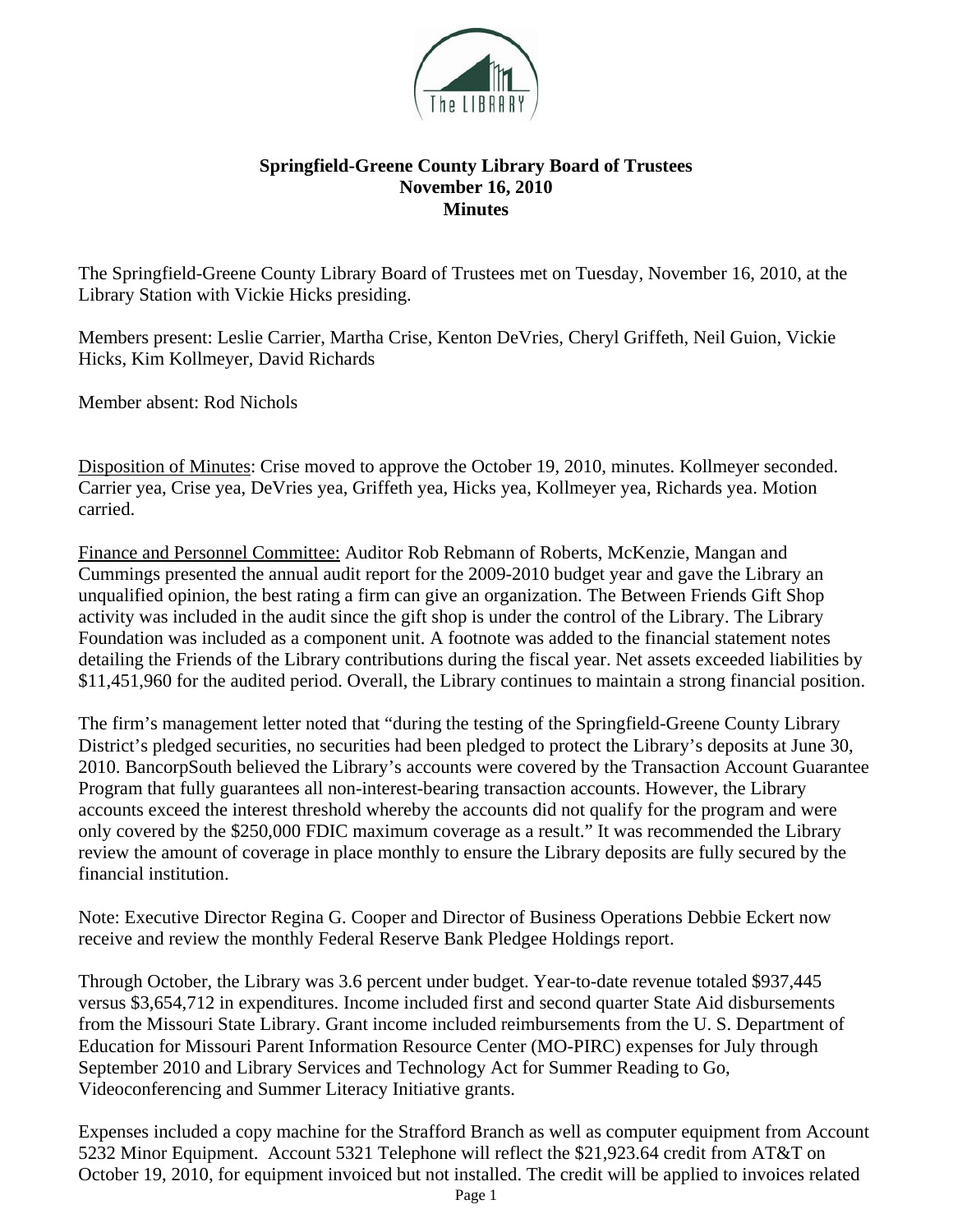to that account number until the amount is used up. Account 5331 Travel and Training included registration and air fare for staff to attend the American Library Association Mid-winter Conference in San Diego, California, in January 2011 as well as Staff Development Day speaker expenses, decorations and recognition gifts. Account 5372 Vehicle Repairs included a portable generator and electrical cord for the bookmobile. Account 6411 included paint, carpet, tile, chair upholstery, circulation counter and environmental inspection for the Ash Grove Branch revitalization project. Account 412 Motor Vehicles included a deposit on the new bookmobile. The budget amount will be revised to include the donation from the Friends of the Library when budget revisions are presented in February 2011.

Programs, Services and Technology Committee: The statistical report reflected limited service at the Ash Grove Branch until October 23, 2010, due to the refurbishing project. Circulation in October decreased 6.6 percent with 304,222 materials circulating systemwide. Total branch traffic decreased 2.3 percent with 159,093 patron visits. Systemwide, 1,794 groups used the meeting rooms with an attendance of 10,693. There were 469,422 searches from remote use of the Library's electronic products. The Web server recorded a total of 1,481,646 page views by 87,923 visitors during October.

Report of the Director: Cooper reported the Friends of the Library Fall Book Sale set a record by selling a total of \$108,379.38 in materials. Volunteers worked a total of 3,033 hours during the sale that was held at Remington's on October 19-24, 2010.

The Friends of the Library was named "Outstanding Philanthropic Organization of the Year" by the Association of Fundraising Professionals, Ozarks Region. They will be honored on National Philanthropy Day at a luncheon at Highland Springs Country Club on Friday, November 19.

Through a donation dropped off at the Brentwood Branch, the Friends of the Library received a 1773 edition of "The Works of Shakespeare" by Lewis Theobald and a rare volume of John Bell's "Poem's Written by Shakespear." The rare volumes will be donated to the Special Collections and Archives Department at Missouri State University at a reception at 4 p.m. on Wednesday, November 17, at the Brentwood Branch Library.

The Ash Grove Branch reopened on Saturday, October 23, with a ribbon cutting ceremony at the newly revitalized branch. Branch Manager Beth Snow reported handicapped patrons have better mobility with the new interior layout. The revitalization was provided through a \$35,000 grant from the Friends of the Library.

The bookmobile bid specified that the new vehicle would be delivered in 120 calendar days after receipt of the order if the chassis currently in stock is still available at the time of the order or 210 calendar days if the chassis is no longer available. The chassis was not in stock, which puts the bookmobile delivery in mid-April 2011. A staff committee began reviewing the interior design drawings for the new vehicle.

Artist Joyce McMurtrey donated 20 percent (\$150) of her sales from an exhibit at the Library Station during September and October. As a result of the exhibit, McMurtrey was offered a spread in *417 Magazine* and a showing at a downtown gallery.

The Missouri State Library announced state aid figures for this year, and the amount is \$1,200 more than budgeted.

Information Technology Manager David Patillo demonstrated the new mobile website. The site focuses on key tasks patrons use such as branch locations, hours, quick catalog searches, programs, Ask a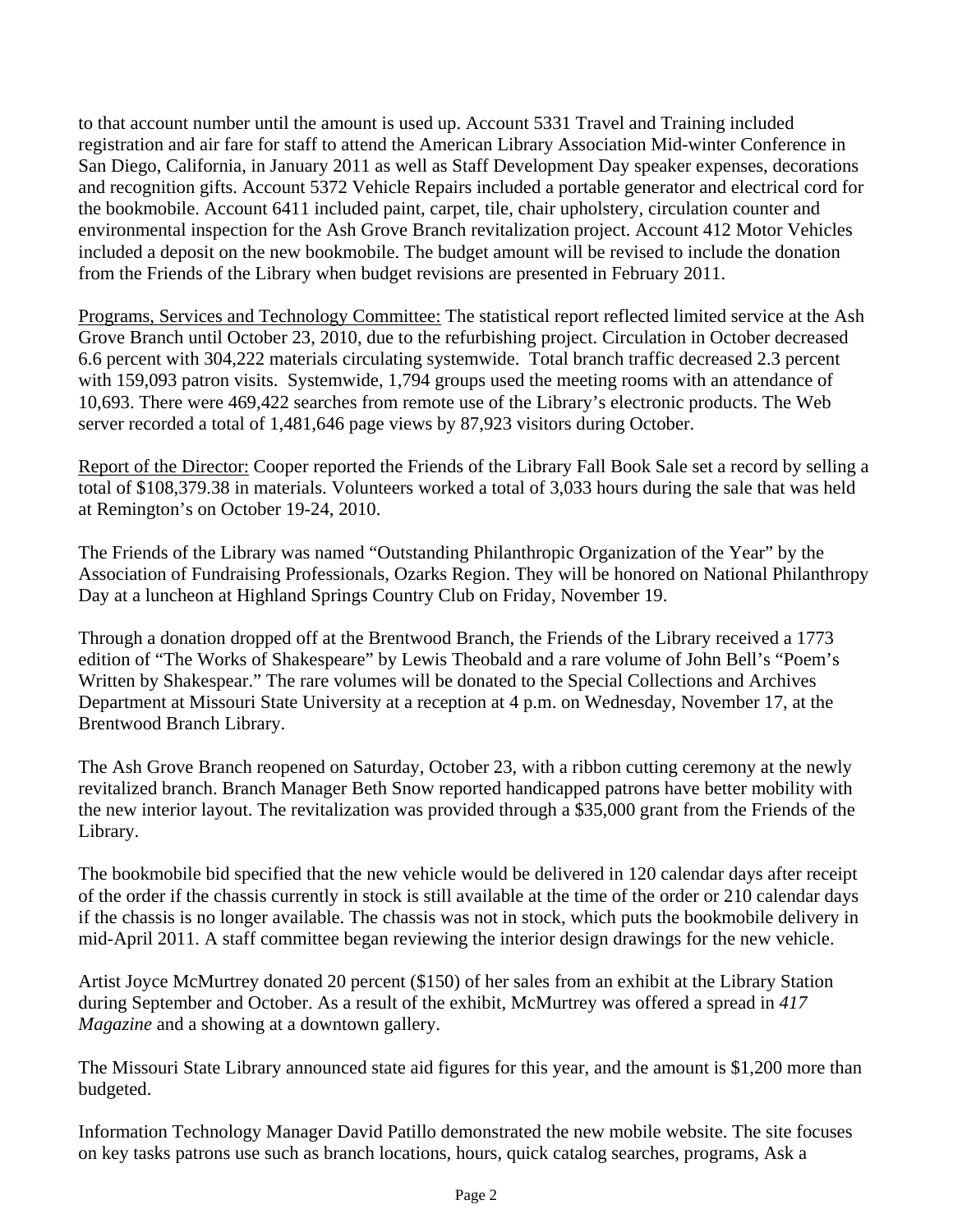Librarian and a link for the full Library website. Coming soon is access to databases and Overdrive downloadable books.

Cooper, Foundation Director Michelle Creed and Planning & Development Librarian Gay Wilson met with representatives from the Community Foundation of the Ozarks (CFO) to discuss their services as well as support CFO can provide for capital campaigns. Staff discussed the potential for fundraising for a "new" Brentwood Branch and shared with them that a fund was already started because Brentwood Branch Manager Marilyn Prosser had pledged her salary increase as the first donation to the Brentwood Fund.

A new microfilm reader/ printer/scanner was installed in the Local History Department at the Library Center. The new equipment was part of a Library Services and Technology Act grant through the Missouri State Library.

Cooper will be the featured guest in a Q&A session at the monthly breakfast at the Tower Club on December 14 as part of the Springfield Business Journal's 12 People You Need to Know in 2010 project.

## *Neil Guion arrived at the meeting.*

Board Education: Community Relations Director Kathleen O'Dell gave an overview of the Community Relations Department as part of the strategic planning reports. A mission of the department is to increase the level of awareness of the Library among Greene County citizens. This is accomplished through developing and protecting the Library's brand, marketing services through both print and social media, press releases, signage, partnerships and continuous advocacy with staff, patrons and elected officials. The Community Relations Department is the liaison with the press and coordinates interviews between the media and staff to ensure consistent and accurate information is presented. The department promotes the Library's brand through the logo on stationery, business cards, signage, flyers, publications, etc., as well as the slides promoting programs on the televisions at the branches. The department works with the Friends of the Library, Library Foundation, staff and other partners in public relations and marketing campaigns. Some recent examples were the reception for the donation of the Shakespeare volumes to Missouri State University and the reopening ceremony for the Ash Grove Branch revitalization. Press releases as well as articles about the Library appearing in the media are archived on the Library's website.

Buildings and Grounds Committee: Chair Neil Guion reported the Buildings and Grounds Committee met in joint session with the board. City of Springfield Attorney Dan Wichmer provided information concerning possible real estate options. The December meeting will also be a joint session with City of Springfield Planning and Development Director Ralph Rognstad.

Plans are in progress for the rollout of the new bookmobile. A staff committee began reviewing the interior design drawings for the new vehicle.

New Business: Human Resources Director Lori Strawhun reviewed the proposed 2011 health insurance premium renewals. Because of a difficult claims year in 2010, the Library is not in a good position for competitive quotes for 2011 premium renewals. The quoted increase is 17 percent over expected costs for 2010. To help control the increased expenses, the committee reviewed recommendations for increased employee cost-sharing of health insurance premiums.

The Finance and Personnel Committee recommended accepting the proposal to increase the deductible from \$250 to \$500 per person, increase the out-of-pocket maximum from \$2,000 to \$3,000 to a maximum of \$7,500 per family and stay with third party administrator HCC Life and Delta Dental for insurance